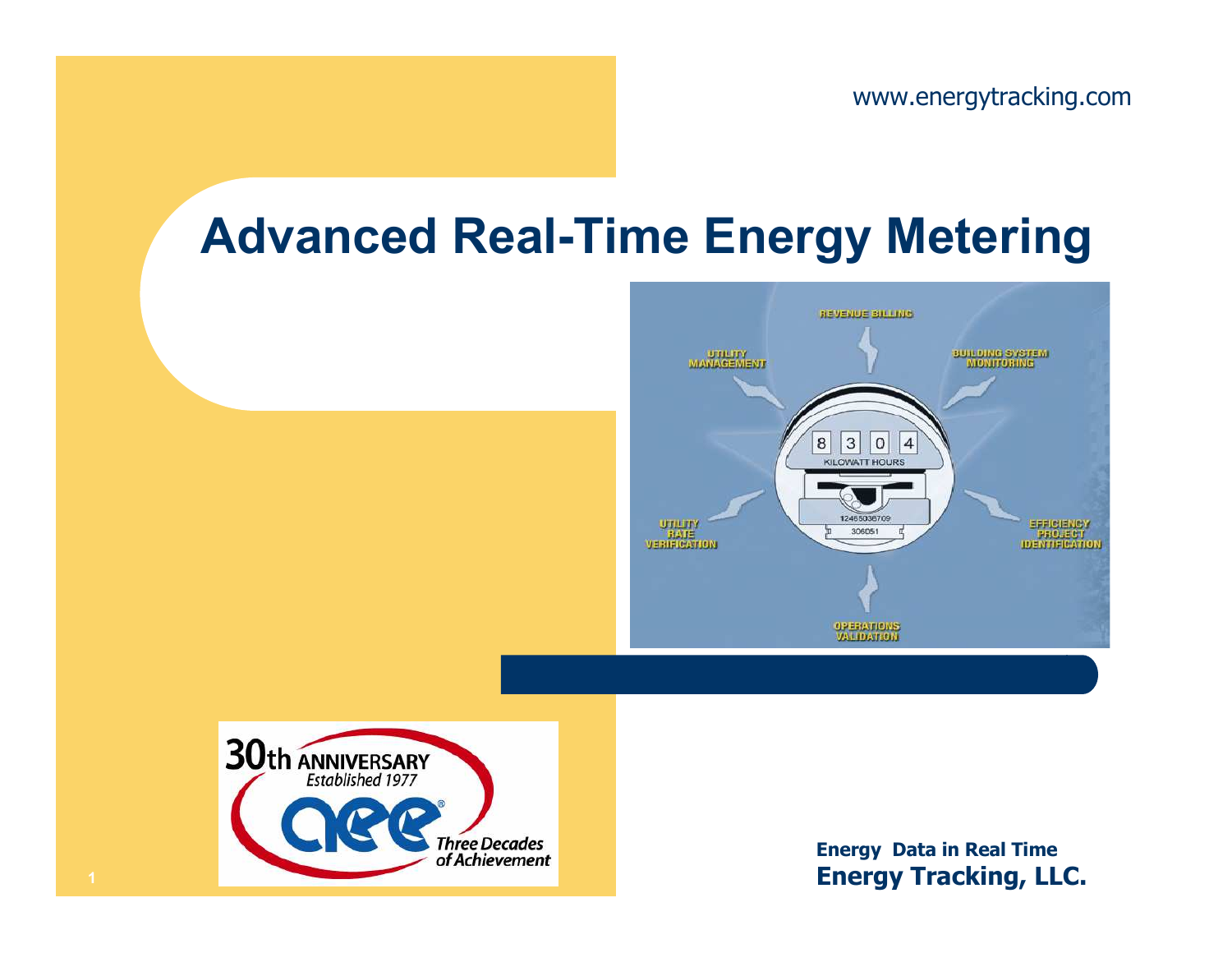# Reliable data to the right place and right time

- $\bullet$  What is real time Metering?
	- –For some, this may mean a micro second while to another this may be 1 second or longer.
	- –Let's assume that a 1 second update or access to metered data is 'Real-Time'.
- $\bullet$ **Reporting** 
	- Real time logging and reporting later.
	- –Real time logging and reporting immediately.
	- –Providing data on demand.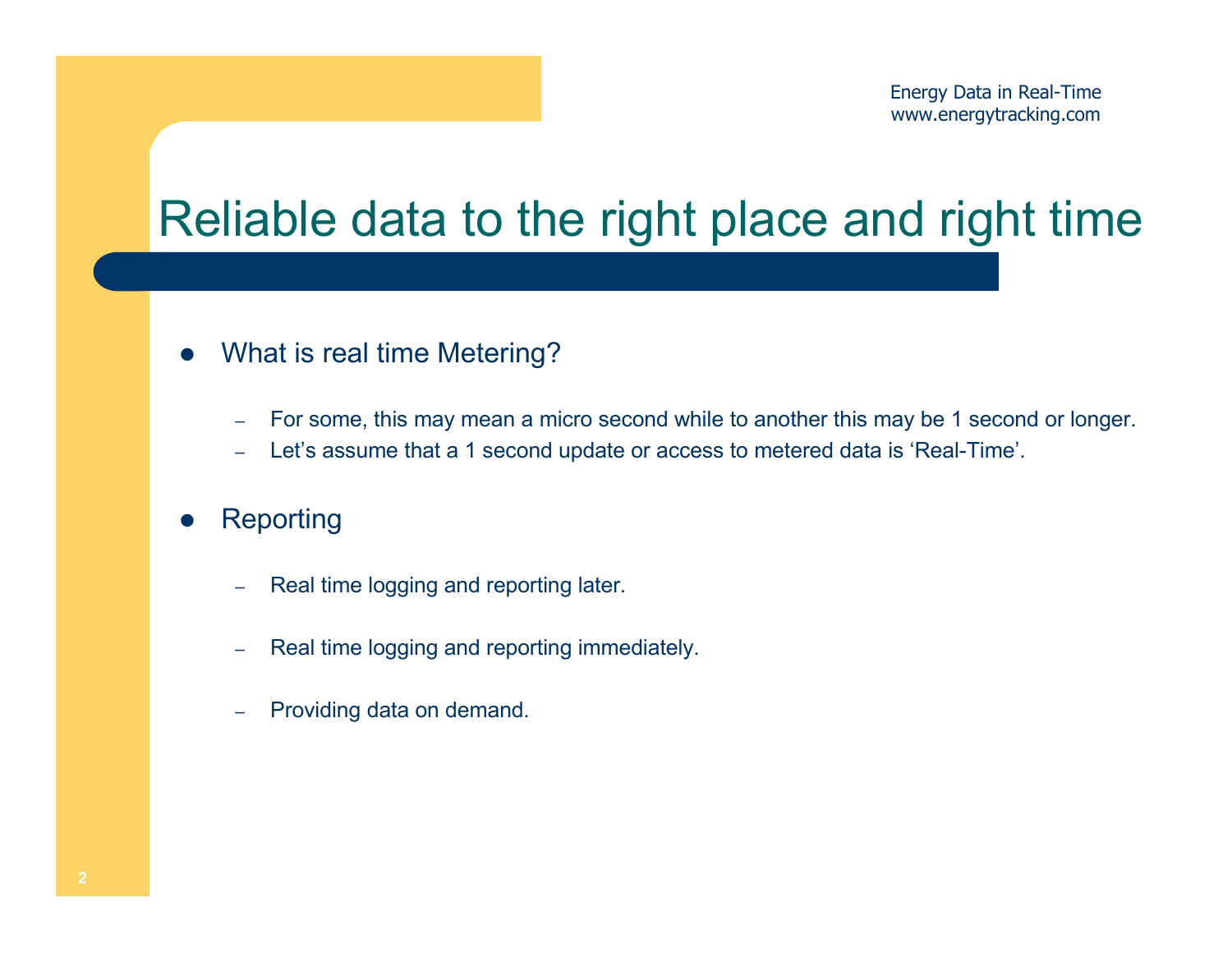#### Meter communication modes

- $\bullet$ **Display**
- $\bullet$ Local Network (RS-232, RS-485) – Sub Metering
- $\bullet$ Remote Network (Telephone - Modem)
- $\bullet$ Re-Flex 'Two way paging'
- $\bullet$ **Cellular**
- $\bullet$ Ethernet – Wired
- $\bullet$ Ethernet - Wireless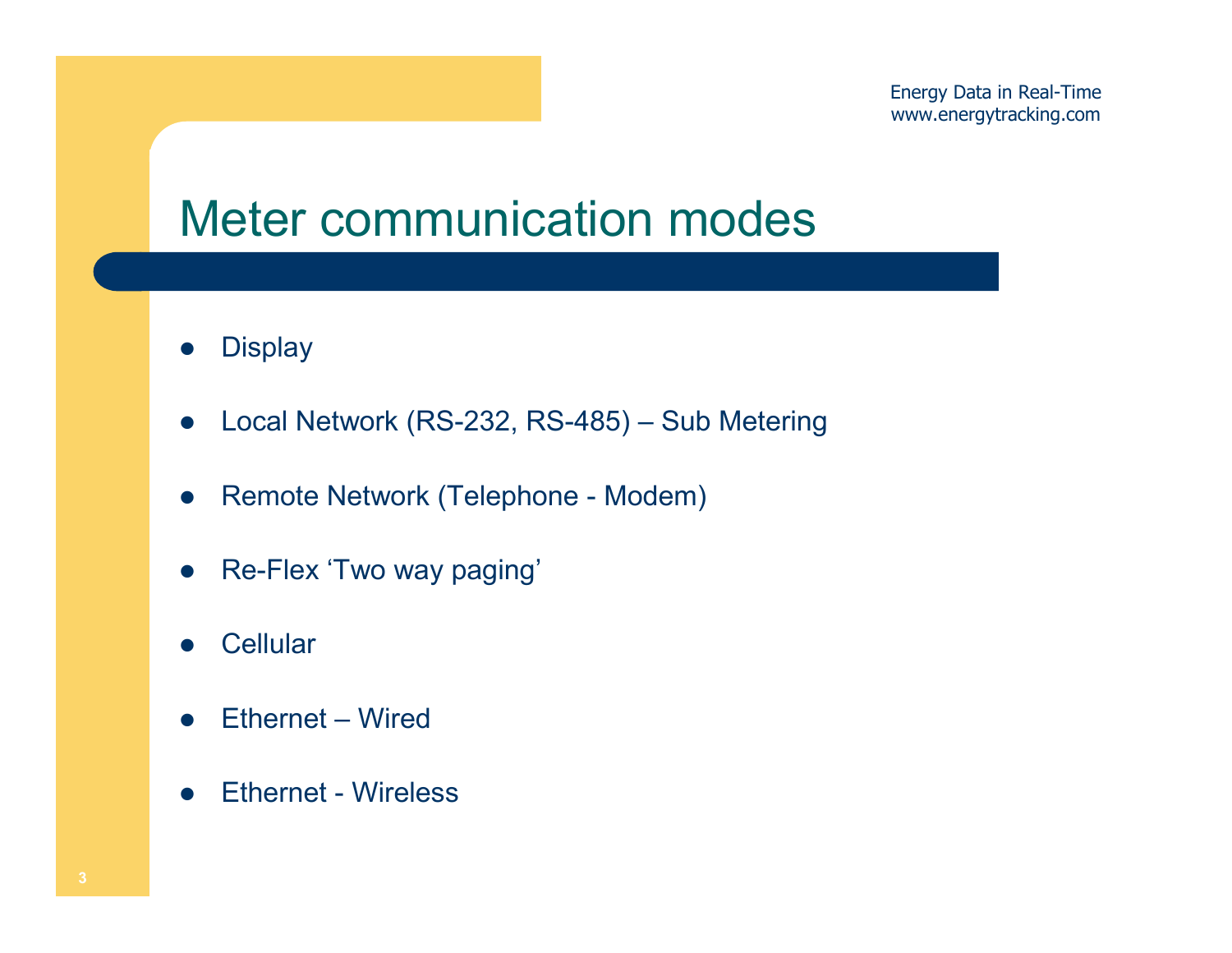# IP metering- the next emerging technology

- $\bullet$  TCP/IP has an extremely strong foothold and dominates the mode of communications. The Internet offers a fast, reliable, and low cost medium for communications. With it we:
	- Browse the Internet
	- Send and receive emails.
	- –Instant Messaging
	- VOIP
	- Update or retrieve files from FTP Servers.
	- Audio and video on demand.
- It is time for innovation, time to move metering into the world of the **Internet**
- $\bullet$  As conventional products such as thermostats, automation systems, switchgears become more Ethernet / IP based, meters must evolve to join them on a common Internet platform.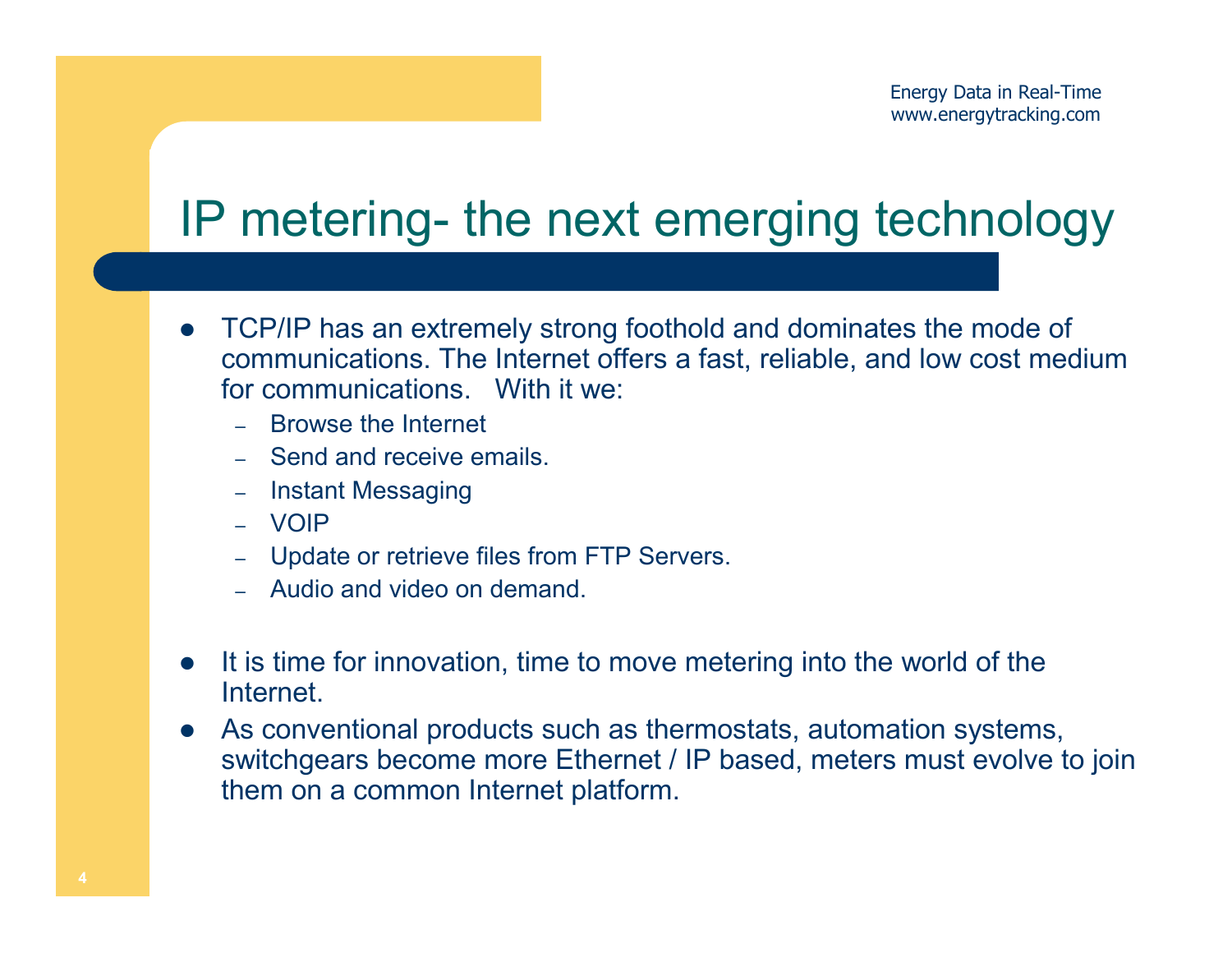#### The new world of web enabled devices

- $\bullet$ Unlocks the ability of a typical energy manager to be self reliant.
- $\bullet$ Devices are easy to connect, set up and use.
- $\bullet$  NO REQUIREMENT FOR MANUFACTURER SOFTWARE
	- Open protocols allow user to get the data and process them in Excel, Access etc. –
	- –Opens up competition is software applications.
- $\bullet$ They will communicate directly with each other.
- $\bullet$ Proprietary protocols will not be allowed to play.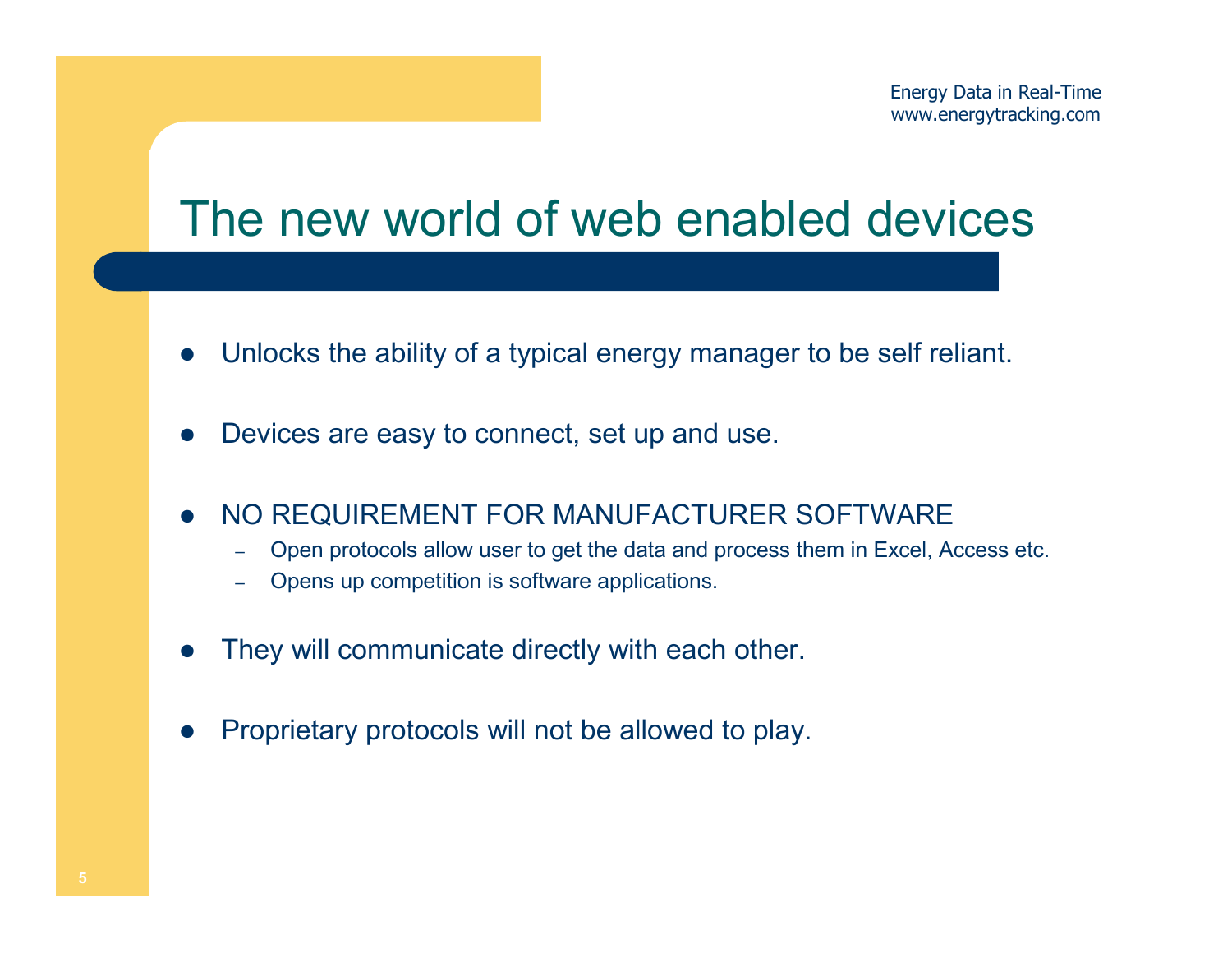## Benefits of energy data in real time

- $\bullet$ Better quality of service.
- $\bullet$ Lower costs.
- $\bullet$  Fast access to data to make better decisions and create value in response to changing markets.
- $\bullet$ Notification of consumption & demand.
- $\bullet$ Notification of rise or new peak demand being set.
- $\bullet$ Notification upon power failure (fiber stays hot).
- $\bullet$ Energy usage bill-to-date (mid-month).
- $\bullet$ Acquire price signals.
- $\bullet$ Demand Response messaging from central station.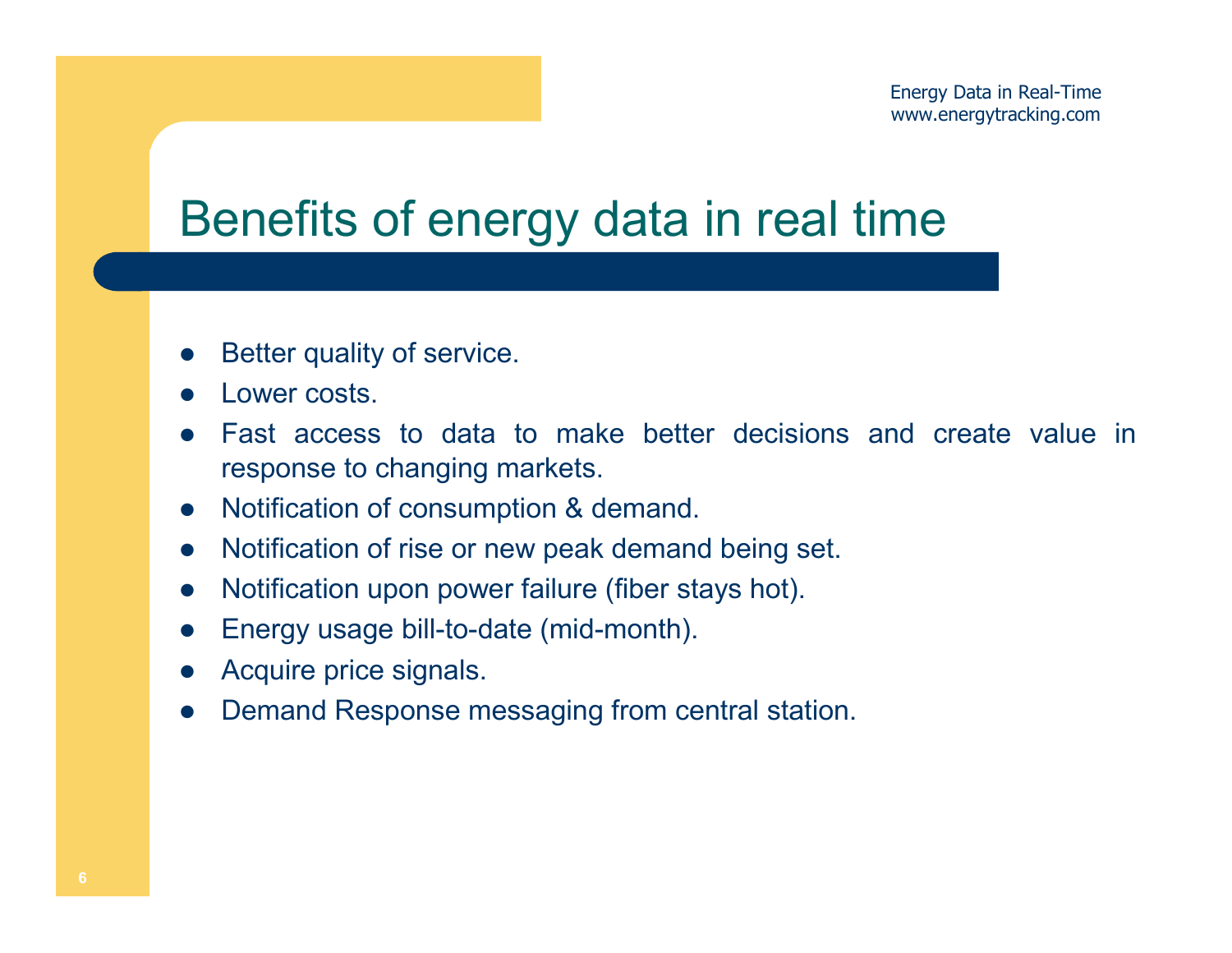## How smart is an intelligent IP meter?

- $\bullet$ Open protocol.
- $\bullet$ Two way communication AND respond within a reasonable timeframe.
- $\bullet$ Energy usage data upon demand (Web Server).
- $\bullet$ Flexible interval data reporting. 1, 5, 15 minutes or hourly.
- $\bullet$ Peak Load monitoring and reporting.
- $\bullet$ Send energy usage and demand reports on schedule
- $\bullet$ Communicate with other devices and share data. (IP thermostat).
- $\bullet$ Interface to control external loads.
- $\bullet$ Communicate with a Web Server for a Demand Response signal.
- $\bullet$ Net metering capability for on-site generators, solar, wind power plants.
- $\bullet$ Remote firmware upgradeability.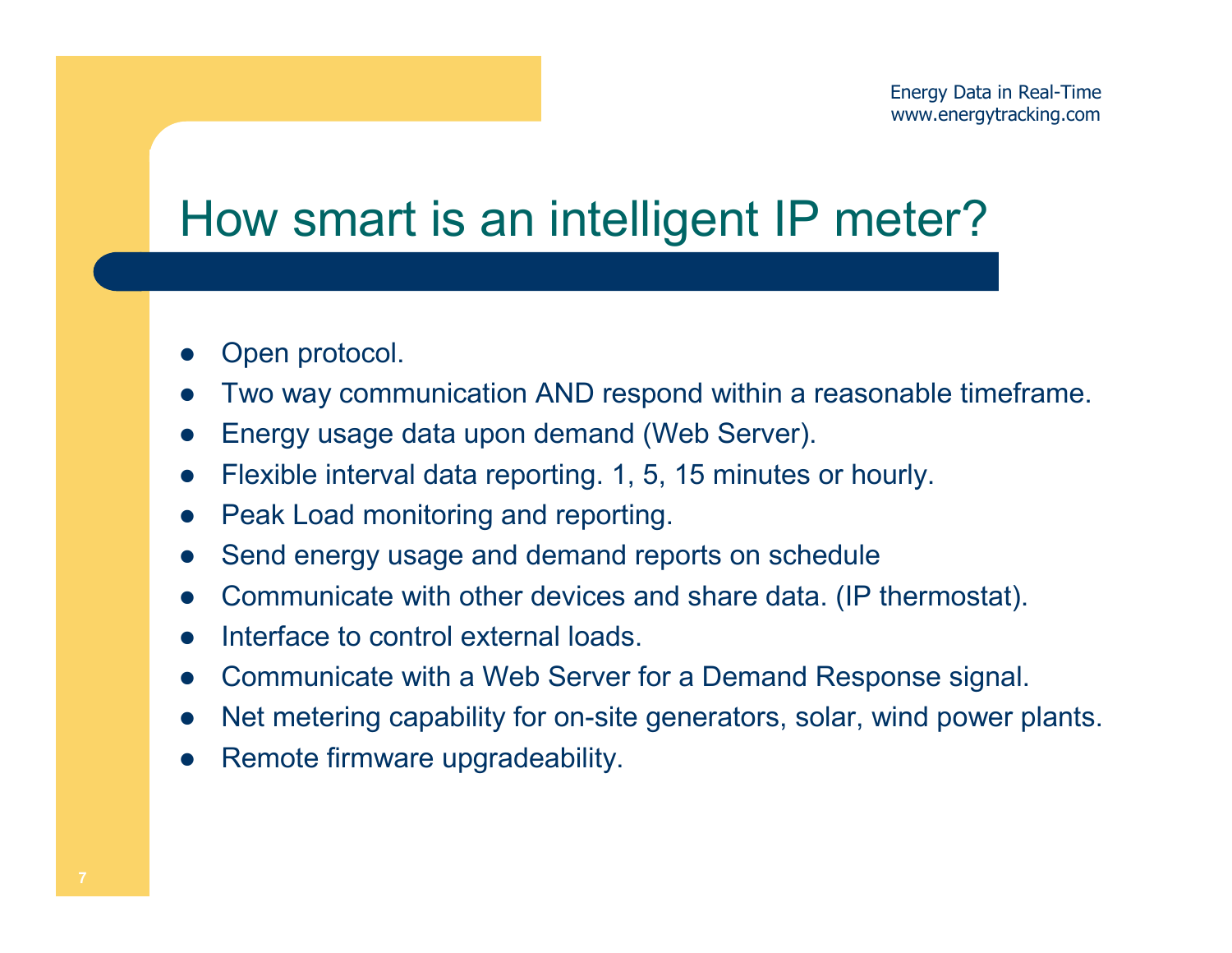#### IP meter features

 $\bullet$ Energy Data On Demand, to multiple Users, through an Open System.

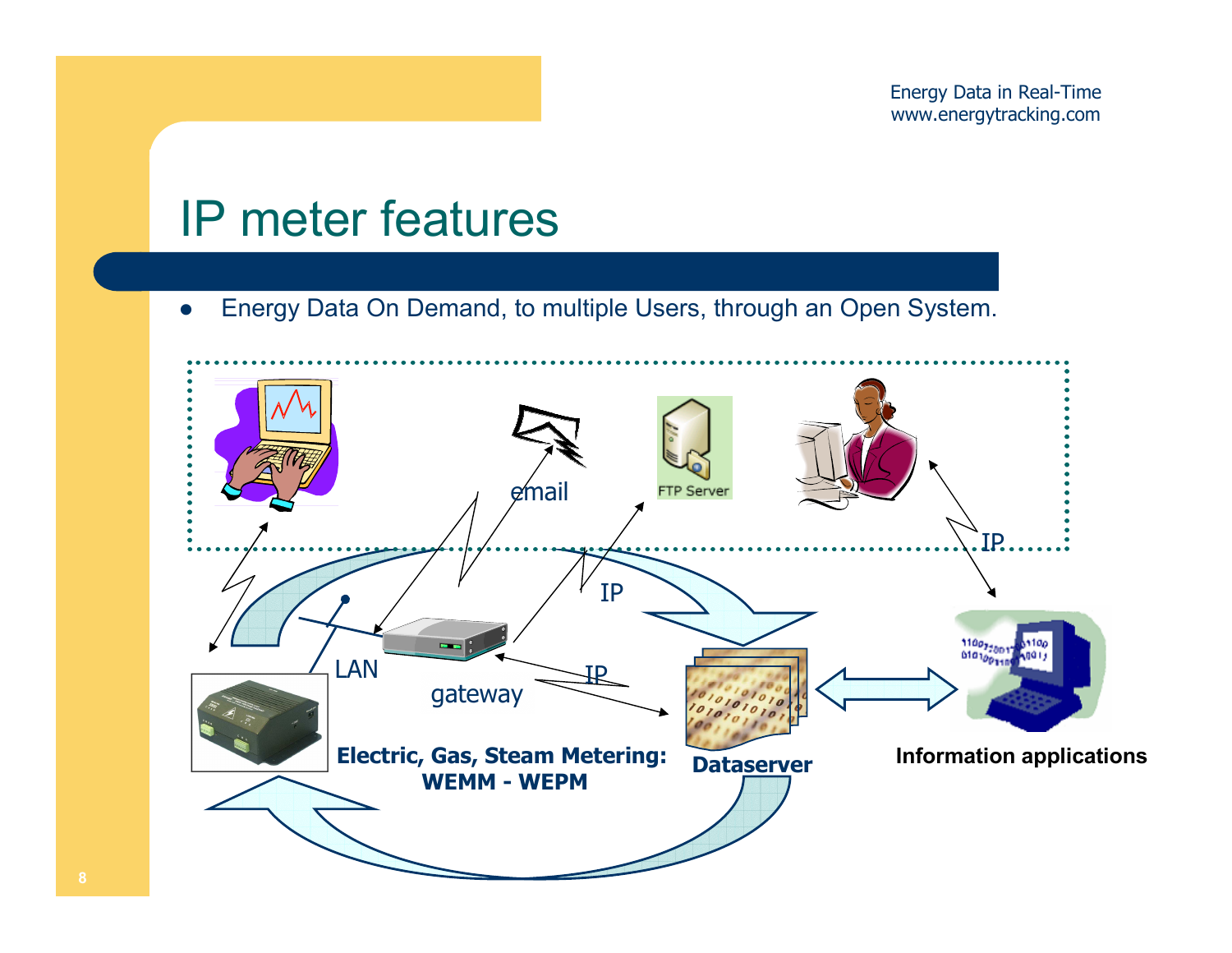# Reporting and Analytics:

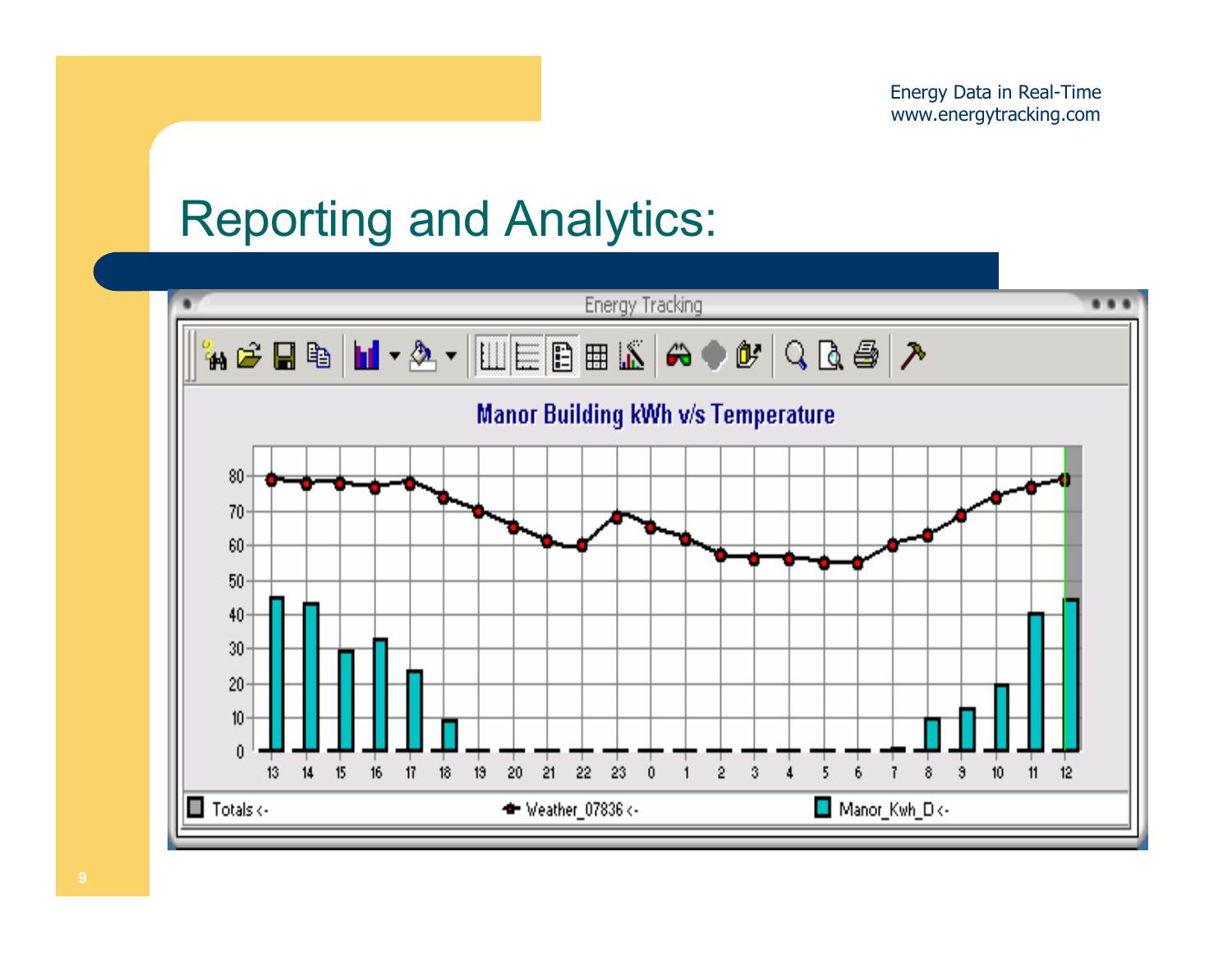#### Reporting and Analytics:

 $\bullet$  The greatest challenge in business today is having the relevant information in the right place at the right time in the right form for the right people. IP based metering technology makes it easier.

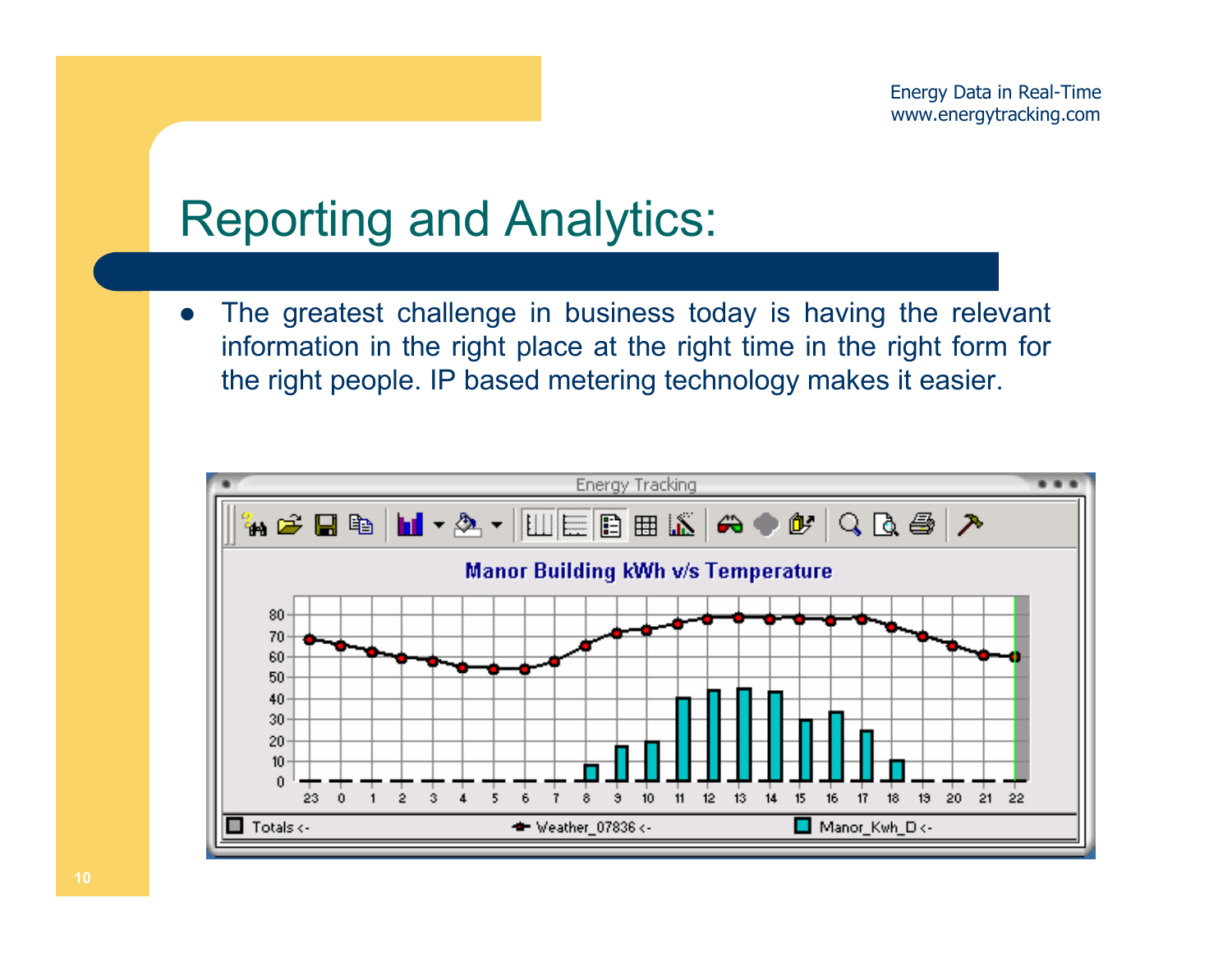## 12 Month kWh & kW graph

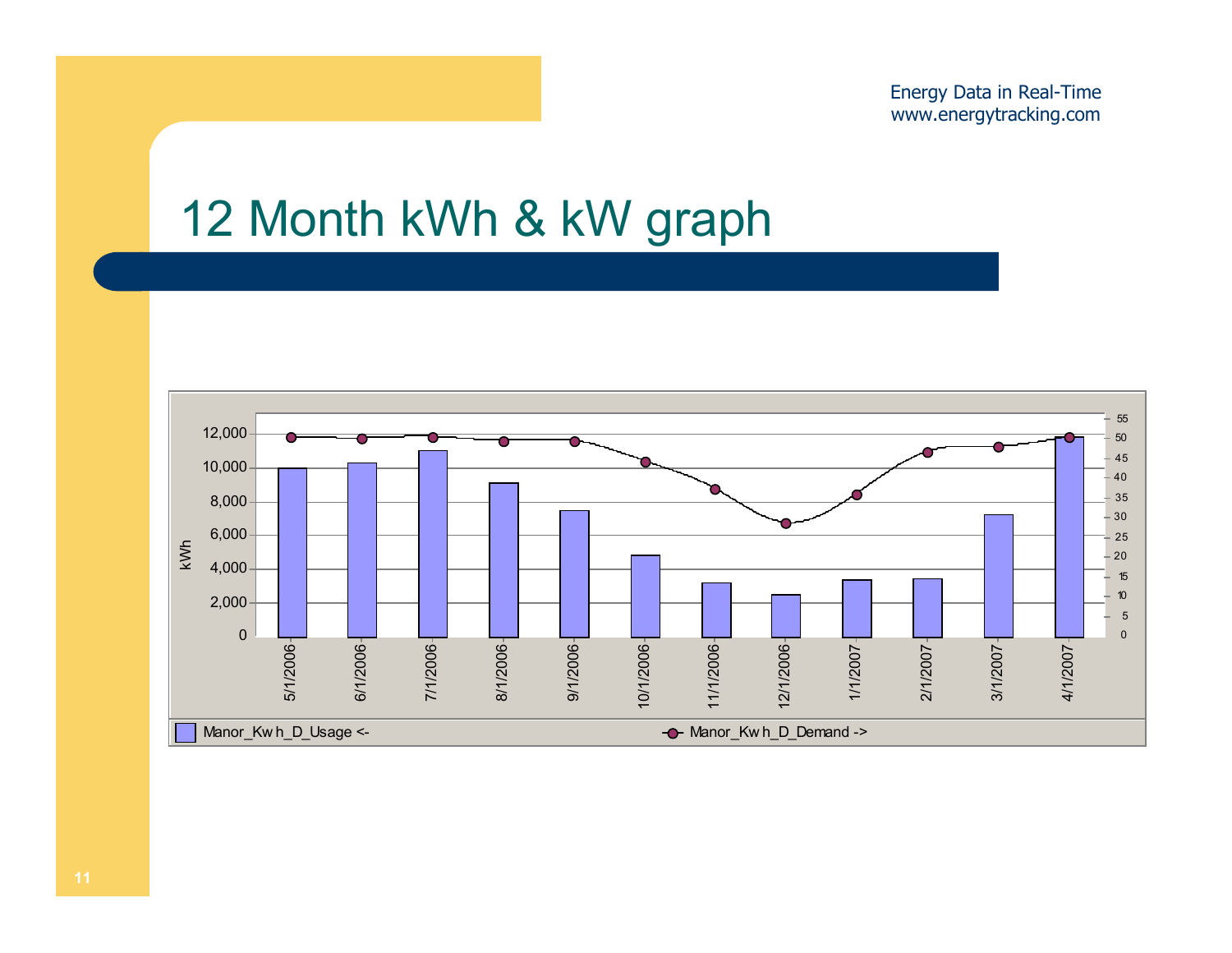#### kWh v/s kVARh comparison

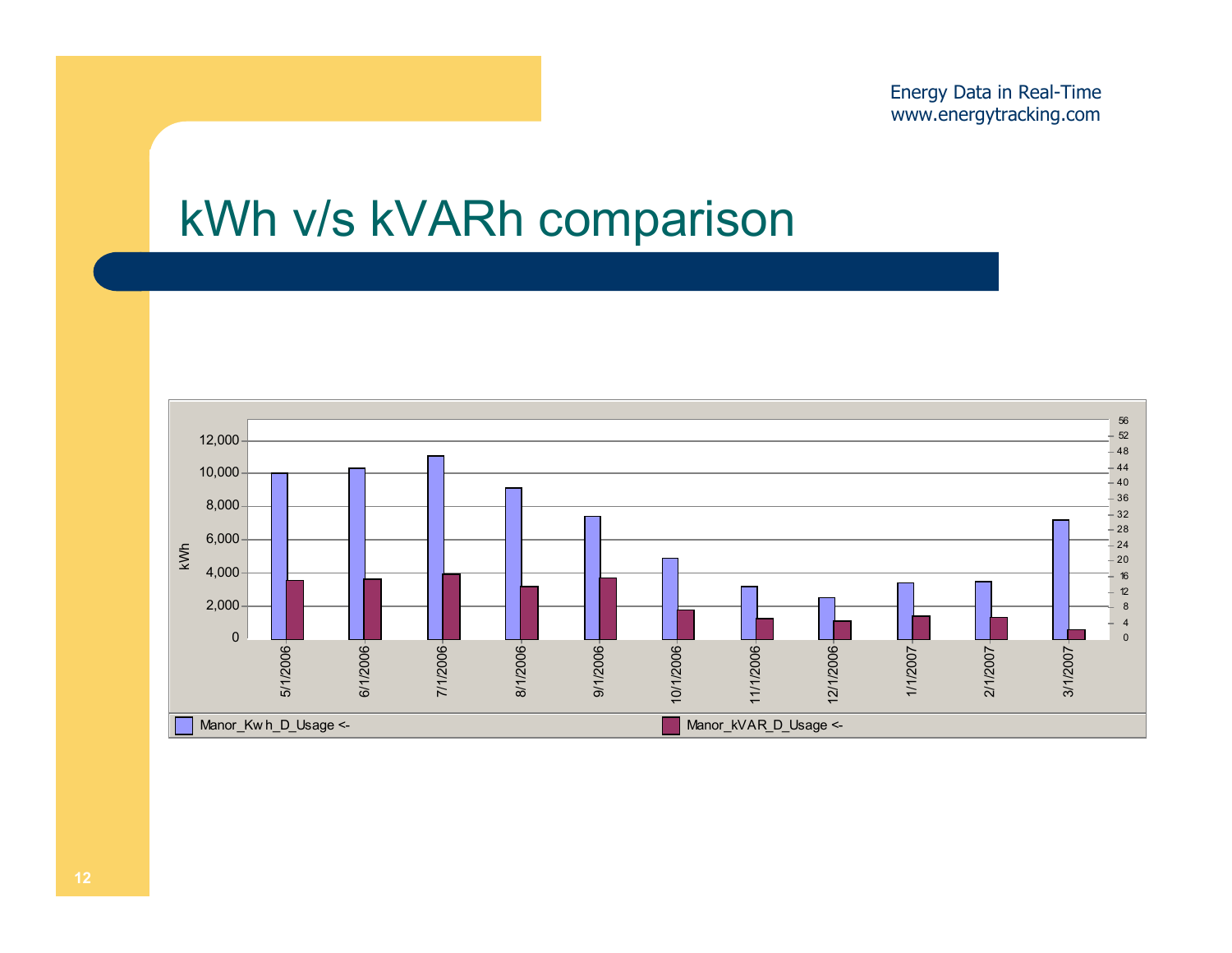# kWh hourly consumption by week kWh hourly consumption by week

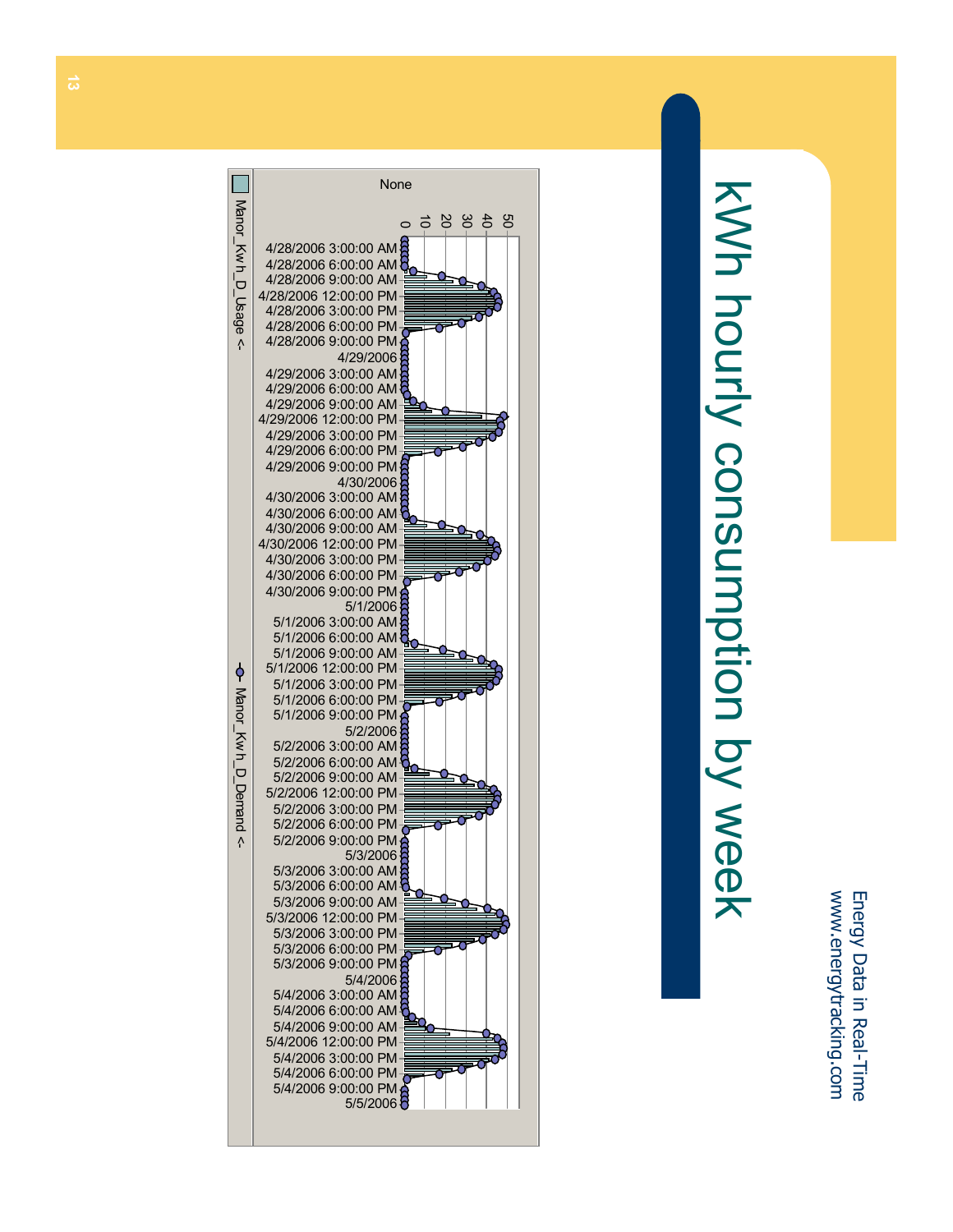#### Time series data used to estimate a bill

|                                                                                                     |                                                                       |        |           | Interval Biling Report |                |                           |                    |                    | w            |
|-----------------------------------------------------------------------------------------------------|-----------------------------------------------------------------------|--------|-----------|------------------------|----------------|---------------------------|--------------------|--------------------|--------------|
|                                                                                                     | Select From Summary:  111111111111111111111_C1_10/1/2006_to_11/1/2006 |        |           |                        | $\overline{ }$ | <- Delete This Bill Entry |                    |                    |              |
| Report Dates From: 10/1/2006 to 11/1/2006<br>Select Meter<br>$\overline{\mathbf{v}}$<br>Meter List: |                                                                       |        |           |                        |                |                           |                    |                    |              |
| Schedule Description: My_Sch-<br>8/1/2007<br>Start Diate:                                           |                                                                       |        |           |                        |                |                           |                    |                    |              |
| Generate Bill<br>9/1/2007<br>Meter ID: 11111111111111111111_C1<br>End Date:                         |                                                                       |        |           |                        |                |                           |                    |                    |              |
| Track Interval Loss                                                                                 |                                                                       |        |           |                        |                |                           |                    |                    |              |
| Tariff_Desc                                                                                         | Tier                                                                  | Switch | Demand    | Encrgy                 | Demand Rate    | <b>Energy Rate</b>        | <b>Demand Cost</b> | <b>Energy Cost</b> | <b>Costs</b> |
| WEEKDAYS                                                                                            | ON_PEAK                                                               | 08:00  | 90,093,00 | 30.124.210.00          | 10.00          | 0,10000                   | 900.930.00         | 3.012.421.00       | 3,913,351.00 |
| WEEKDAYS                                                                                            | <b>PRIME</b>                                                          | 12:00  | 90,021.00 | 30,122,260.00          | 12.00          | 015000                    | 1,080,252.00       | 4,518,339.00       | 5,598,591.00 |
| <b>WEEKDAYS</b>                                                                                     | <b>PEAK</b>                                                           | 16:00  | 91,398.00 | 46,340,900.00          | 8.00           | D.0B000                   | 731,184.0D         | 3,707,272.00       | 4,438,456.00 |
| <b>WEEKDAYS</b>                                                                                     | OFF PEAK                                                              | 22:00  | 90,054.00 | 77,090,420.00          | 5.00           | 0.05000                   | 450,270.0D         | 3,854,521.00       | 4,304,791.00 |
| SATURDAYS                                                                                           | SAT_OFF_PEAK                                                          | 00:00  | 89,829.00 | 34,393,740.00          | 4.00           | 0.04000                   | 359,316,00         | 1,375,750.00       | 1,735,066.00 |
| SUNDAYS.                                                                                            | SUN_OFF_PEAM                                                          | 00:00  | 90,022.00 | 43,006,400.00          | 3.00           | 0.03000                   | 270.066.00         | 1,290,192.00       | 1,560,258.00 |
| ⊣∣                                                                                                  |                                                                       |        |           |                        |                |                           |                    |                    | r            |
|                                                                                                     |                                                                       |        |           |                        |                |                           |                    |                    |              |
| Total Bilt                                                                                          | \$21,550,510.00                                                       |        |           |                        |                |                           |                    |                    |              |
| 261,077,900.00<br>Total Consumption:                                                                |                                                                       |        |           |                        |                |                           |                    |                    |              |
| Average Cost:                                                                                       | 0.0B254                                                               |        |           |                        |                |                           |                    |                    |              |
|                                                                                                     |                                                                       |        |           |                        |                |                           |                    |                    | r ek         |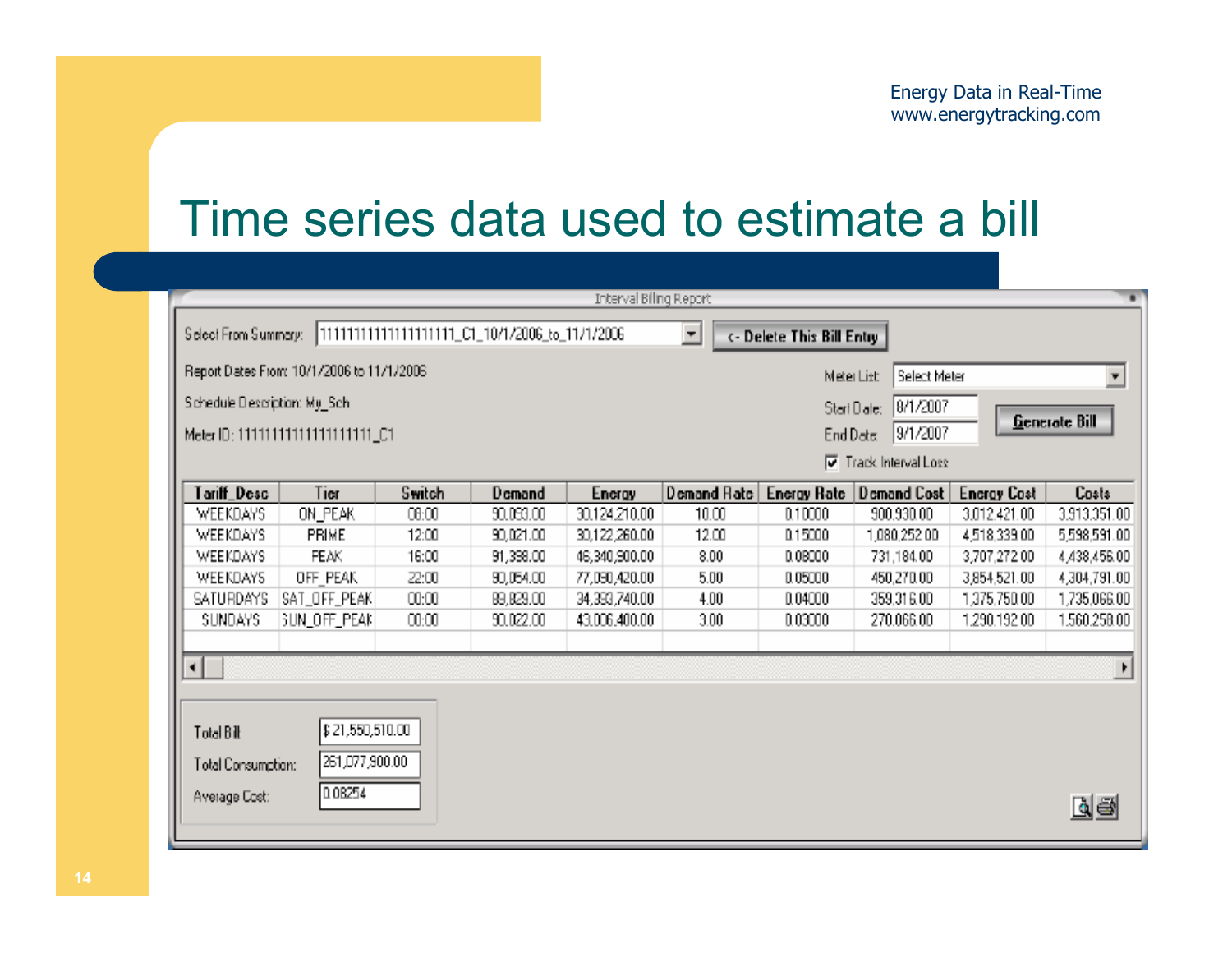#### Demand Response Reporting

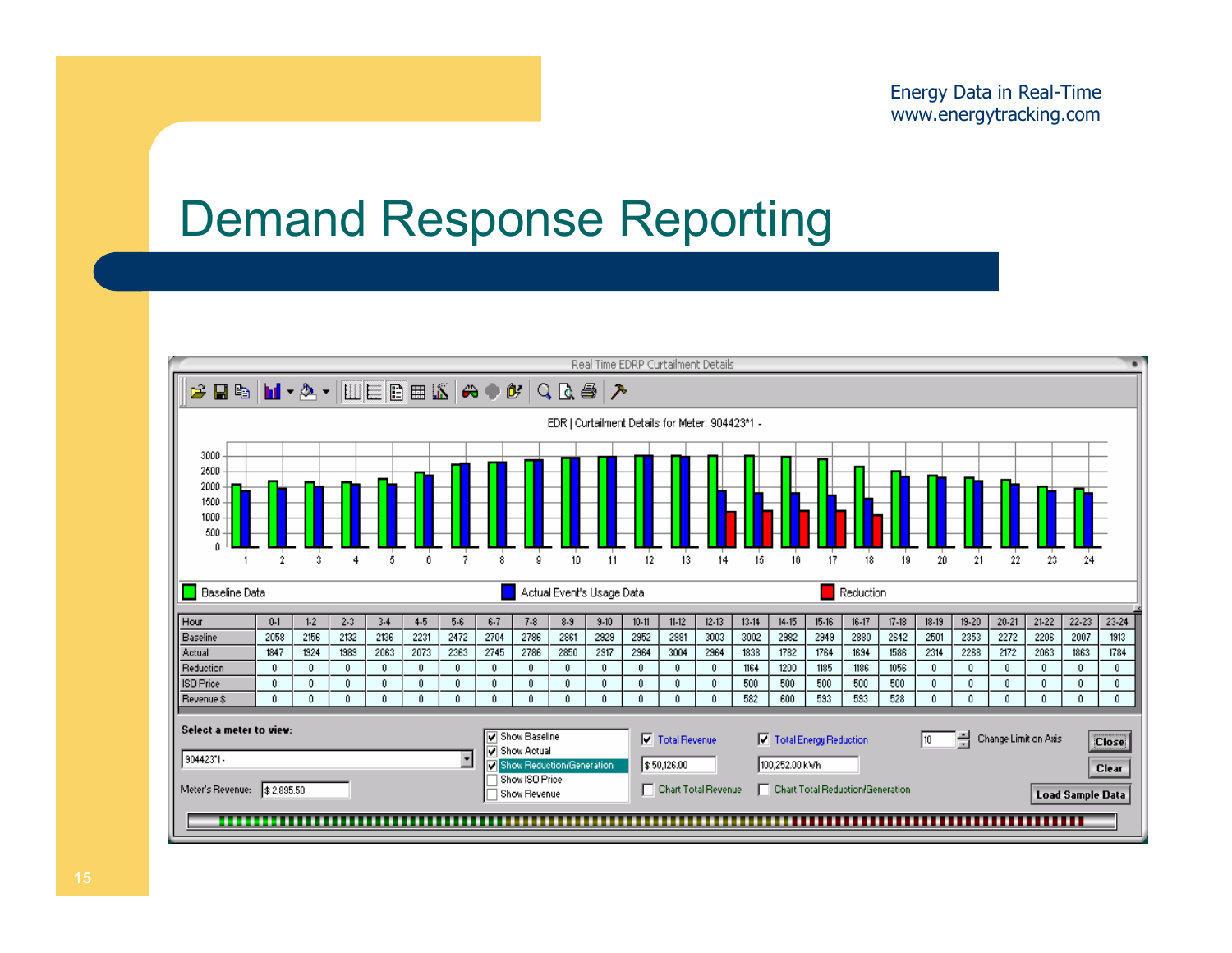## Energy consumption w/ NYISO data

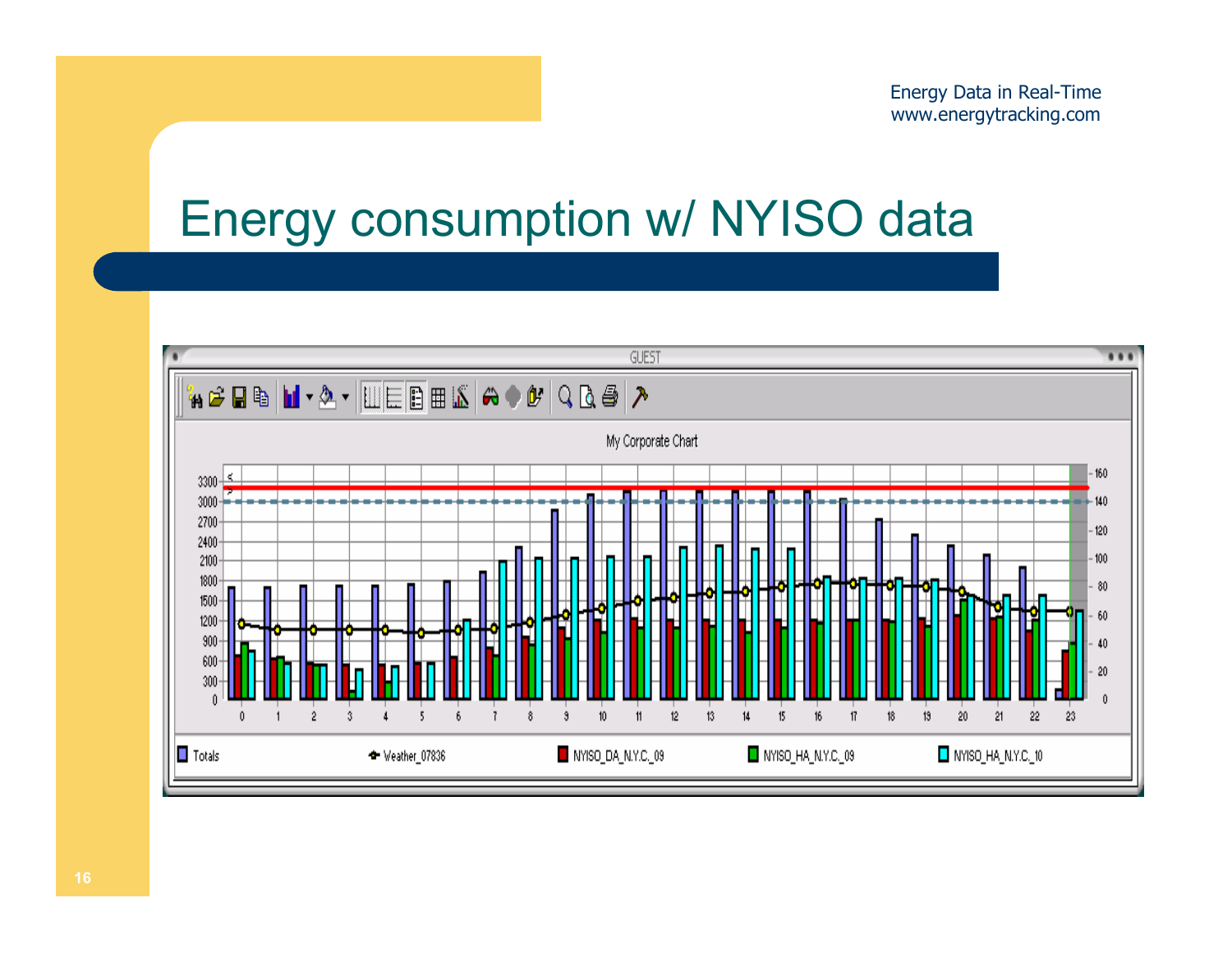#### Web Server:

| IMeter ID I                                       | 1111111111111111110125 |
|---------------------------------------------------|------------------------|
| Meter Address.                                    | WEM Location.          |
| Meter_Time (mm/dd/yyyy)  08/15/07 12:02 Wednesday |                        |

| <b>Current Billing Values</b> |          |                |  |  |  |  |  |
|-------------------------------|----------|----------------|--|--|--|--|--|
| Demand Interval               | 15       |                |  |  |  |  |  |
| Num. of Sub-Intervals         | $\Box$   |                |  |  |  |  |  |
| <b>Current Season</b>         | $\Gamma$ |                |  |  |  |  |  |
| Current Tier                  | А        |                |  |  |  |  |  |
| Number of Demand Resets       | 5        |                |  |  |  |  |  |
| Max.kW Delivered              | 89.604   | 08/14/07 12:43 |  |  |  |  |  |
| Cum.kW Delivered              | 375.554  |                |  |  |  |  |  |
| Cont.Cum.kW Delivered         | 465.158  |                |  |  |  |  |  |
| Max.kVAR Delivered            | 8,035    | 08/14/07 14:58 |  |  |  |  |  |
| Cum.kVAR Delivered            | 114.964  |                |  |  |  |  |  |
| Cont.Cum.kVAR Delivered       | 122.999  |                |  |  |  |  |  |
| kWh Delivered                 | 3525.673 |                |  |  |  |  |  |
| kVARh Delivered               | 668.024  |                |  |  |  |  |  |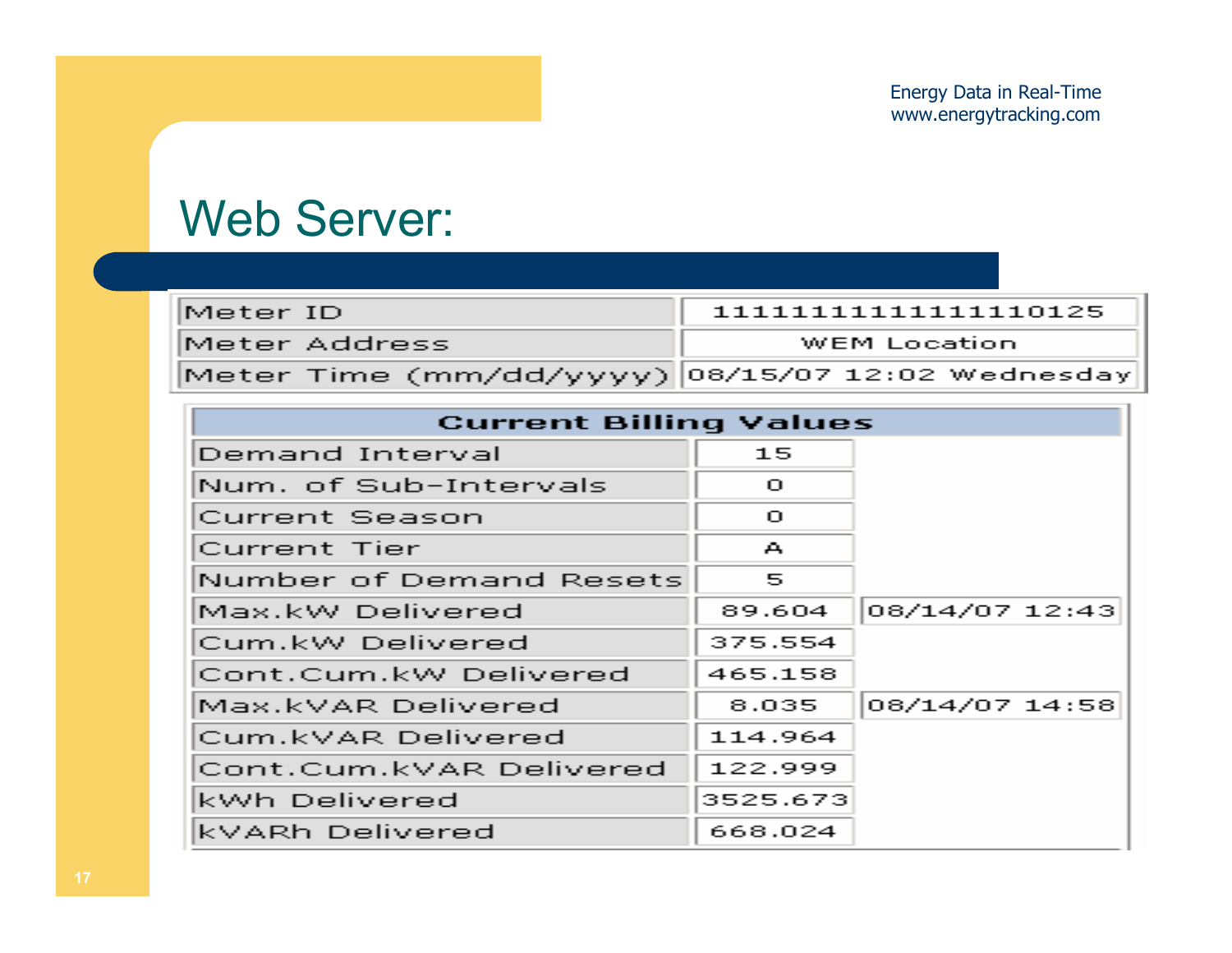## Open Protocol: XML is Ideal

- $\bullet$ <XML>
- $\bullet$ <METER\_ID>11111111111111110125</METER\_ID>
- $\bullet$ <METER\_ADDR>WEM Location</METER\_ADDR>
- $\bullet$ <METER\_TIME>08/15/07 12:02 Wednesday</METER\_TIME>
- $\bullet$ <DMD\_INT>15</DMD\_INT>
- $\bullet$ <NUM\_SUB\_INT>0</NUM\_SUB\_INT>
- $\bullet$ <SRL\_NUM>1111111111110125</SRL\_NUM>
- $\bullet$ <CURR\_TIER>A</CURR\_TIER>
- $\bullet$ <NUM\_DMD\_RESETS>5</NUM\_DMD\_RESETS>
- $\bullet$ <MAX\_KW\_DEL>89.604</MAX\_KW\_DEL>
- $\bullet$ <MAX\_KW\_DEL\_T>08/14/07 12:43 </MAX\_KW\_DEL\_T>
- $\bullet$ <CUM\_KW\_DEL>375.554</CUM\_KW\_DEL>
- $\bullet$ <CONT\_CUM\_KW\_DEL>465.158</CONT\_CUM\_KW\_DEL>
- $\bullet$ <MAX\_KVAR\_DEL>8.035</MAX\_KVAR\_DEL>
- $\bullet$ <MAX\_KVAR\_DEL\_T>08/14/07 14:58 </MAX\_KVAR\_DEL\_T>
- $\bullet$ <CUM\_KVAR\_DEL>114.964</CUM\_KVAR\_DEL>
- $\bullet$ <CONT\_CUM\_KVAR\_DEL>122.999</CONT\_CUM\_KVAR\_DEL>
- $\bullet$ <KWH\_DEL>3525.673</KWH\_DEL>
- $\bullet$ <KVARH\_DEL>668.024</KVARH\_DEL>
- $\bullet$  $<$ /XMI  $>$